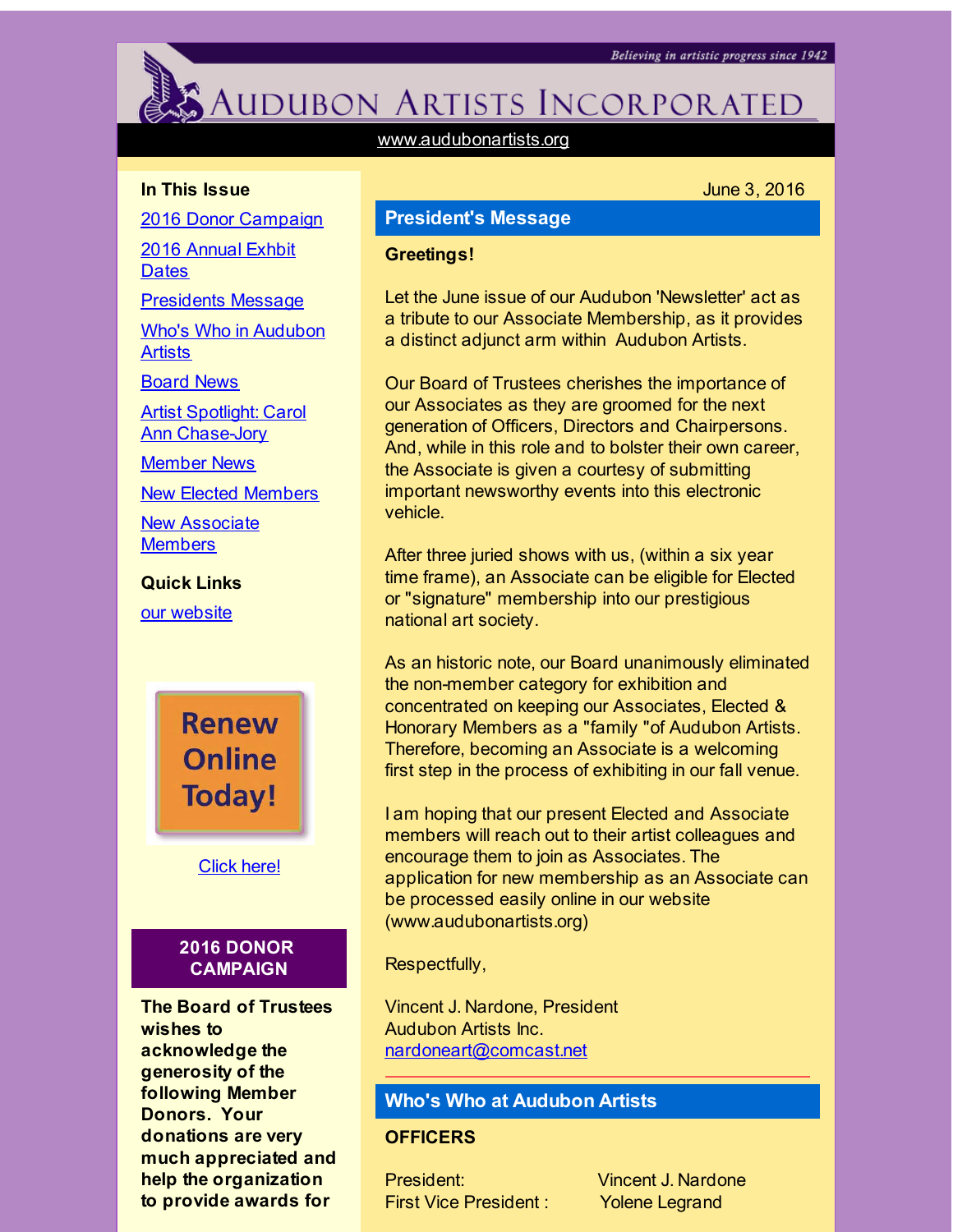#### **the annual exhibit.**

#### **GOLD DONORS (\$100 AND ABOVE)**

Carol Chase\* and Tom Jory\* Buren Gilpin Joan Lane Oscar Magnan Alexandra Martin\* Vincent Nardone\* Christina Sanes\*

#### **SILVER DONORS (UP TO \$100)**

Ramona Bannayan Eunice Bronkar Donna Catotti Don and Juanita Jones S. Chandler Kissell Jenny Lin Arlette Malivernier Judith Stanley Moroney Elizabeth Mowry Arnold Prywes Rikki Saunders Marie Savage Claudia Seymour Mary Smith Molly Stern Rumi Urakubo Elizabeth Vazquez Idaherma Williams

\* Member of the Board of Trustees

#### **2016 ANNUAL EXHIBIT DATES**

**July 31** Dues must be paid or incur \$15 Late Fee

### **June 1 - Aug. 27** Online entry and JPEG

submission (note: all entrants will be juried)

**Saturday, Oct. 22, 9 am - 1 pm** Drop Off

Second Vice President: Miklos Sebek Recording Secretary: Rose Ann Albanese Corresponding Secretary: Raymond Olivere Treasurer: Christina Sanes Elected Membership Coordinator: Carol Ann Jory Associate Membership Coordinator: Tony Migliaccio

#### **MEDIUM DIRECTORS**

Aquamedia Director: Marie-Paule Martin Collage & Mixed Media: Jeffrey Berman Graphics Director: Masaaki Noda Oils Director: Eric Michelson Pastels Director: **Jenny Lin** Sculpture Director: Alexandra Martin

#### **Board News**

The Board of Directors met on March 31 and decisions were made regarding a number of operational issues and the upcoming Annual Exhibit at the Salmagundi Club.

**DUES:** The Board decided to continue the pricing structure on our dues.

**Elected Members = \$60 Associate Members = \$40**

Our dues are among the lowest of the major art organizations based in NYC. A decision was made to impose a \$15 late fee on dues not paid by July 31. Last year we encountered some problems with members not paying dues on time. As implemented last year, all payments must be made through our website using PayPal (NOTE: you can pay with a major credit card or your PayPal account).

REMINDER: TAKE ADVANTAGE OF THE LOW PRICING OF YOUR DUES AND SUBMIT YOUR MEMBERSHIP FORM AND PAYMENT NOW. Go to www.audubonartists.org and click on "Membership". Start with the "Step-by-Step Instructions" on how to simply work through this process.

**2016 EXHIBIT:** All the details surrounding the Annual Exhibit at the Salmagundi Club are listed in the Prospectus which can be found on our website under the "Annual Exhibition" tab. Please read this information carefully as it contains the answers to your questions.

The Board made the decision to jury all selections for the 2016 Exhibit. Elected and Associate Member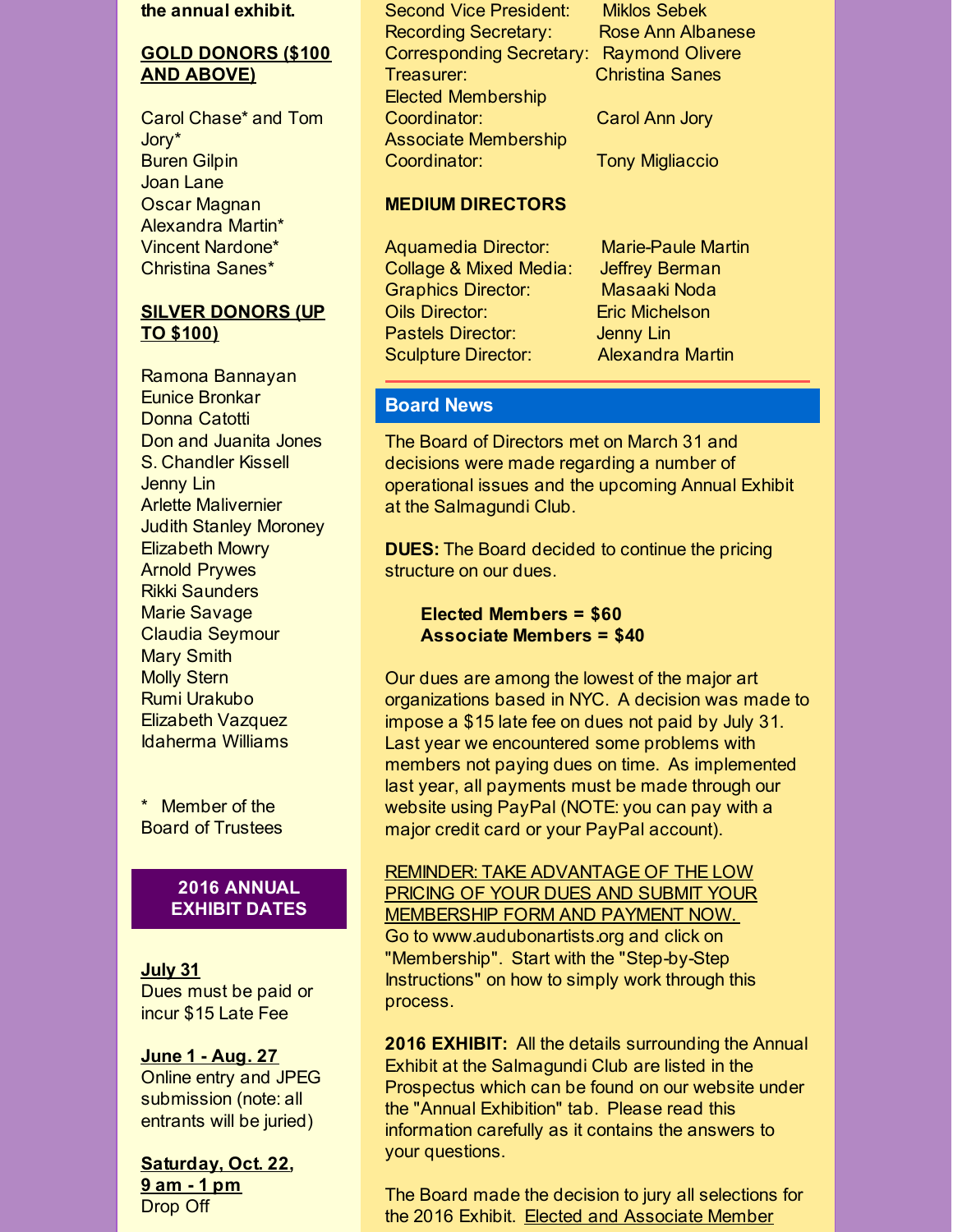**Sunday, Oct. 30, 1 - 4 pm** Reception (Awards Ceremony, **2:30**)

**Saturday, Nov. 5, 9 am - 1 pm** Pick Up

[See [website](http://r20.rs6.net/tn.jsp?f=001aDOn8D7PzRFRFYufydD69MPkUB5FPg6l9X5RG5DAd0J1VJZrNszHNy_IGC1IngEERf0xqFRQ6XmHgh8ambv-EYrsGNbPq4vuB3N2shnOMWdGEabwfw3jJE8xJAq4mGZih4HsrrwdXuDqVVcQNlsijkHgtioe_G_h4WTu5thuxU_rxFzu4mPAiA==&c=&ch=) for Annual Exhibition Prospectus]



submissions will be juried by a panel based on your jpeg submission. The Prospectus provides information on requirements for submitting digital images (no photos, slides, or CDs will be accepted). Please read the Prospectus carefully.

#### **AUDUBON ARTISTS 75TH ANNIVERSARY:** A

Planning Committee is being named to plan the celebration for our 75th anniversary next year. More information will be provided on this celebration in the coming months.

**2016 DONORS:** The Board recognizes and thanks our Member Donors - see the list on the left sidebar. Donations make the difference. We are grateful to our Award Donors. Over \$20,000 in cash, medals and merchandise awards are given - all of these are made possible by donations big and small. The Annual Exhibit is expensive to host and our non-profit organization needs your support in time, talent, and treasure.

IF YOU HAVE BEEN AN AWARD RECIPIENT IN THE PAST, YOU KNOW HOW MEANINGFUL OUR AWARDS ARE - PLEASE CONSIDER MAKING A DONATION. IF YOU ENJOY BEING IN A RESPECTED, HISTORIC ARTS ORGANIZATION - PLEASE CONSIDER MAKING A DONATION. (You can include a donation when renewing membership or by clicking on the "Online Payments" tab.)

Donations are acknowledged in our Newsletter and on our Website.

#### **LINK TO YOUR WEBSITE FROM THE AUDUBON ARTISTS WEBSITE FOR ONLY \$10**: This new

Member Benefit is a success and the Board acknowledges Rebecca Szabo, Administrator, for this inventive benefit. (You can include this link when registering your membership or by going to the "Online Payments" page.)

If any Associate or Elected Member would like to volunteer for a position on committees or the Board of Trustees, please notify Vincent Nardone, President, [nardoneart@comcast.net.](mailto:nardoneart@comcast.net) There are many opportunities to become involved in this historic and prestigious art organization.

**PLEASE CONSIDER MAKING A DONATION AT ANY TIME.** AUDUBON ARTISTS, INC. IS A 501C-3 ORGANIZATION.

Donations can be made online at [www.audubonartists.org](http://r20.rs6.net/tn.jsp?f=001aDOn8D7PzRFRFYufydD69MPkUB5FPg6l9X5RG5DAd0J1VJZrNszHN_LHS0-POlzdZCunbuvtf6hBcA1lbDjzz4fQfNo6EFPYzFxIUjB5uC_180pvmO3Ng3j25HQZWmQTxO0une_nmXktlyPS7sz50je9fWqDnd1kOYFmO4Tj2CTKTecVOHeubMDi5FvVUPmF&c=&ch=)

Your donation will be

**Artist Spotlight: Carol Ann Chase-Jory**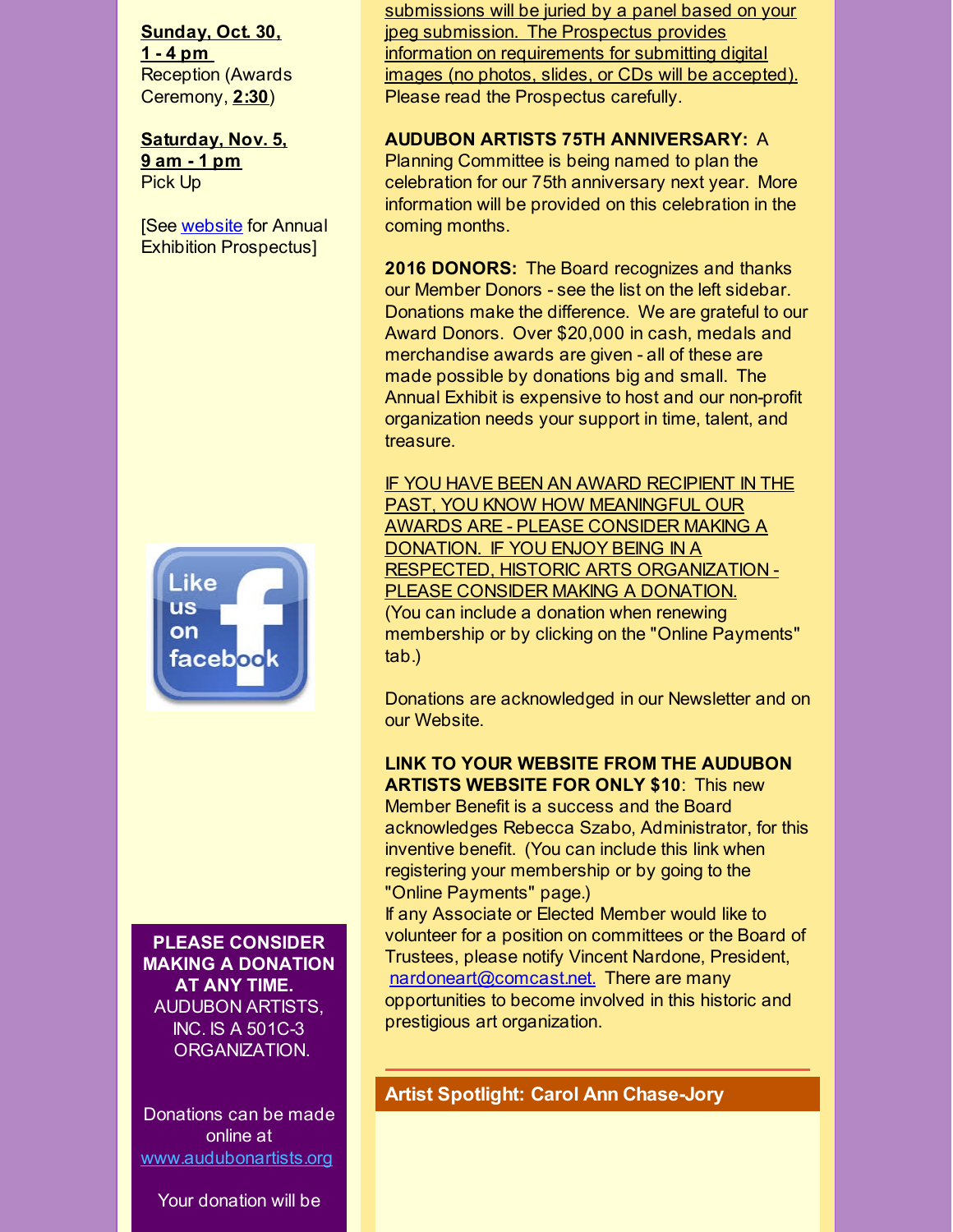acknowledged in our Newsletter and on our Website. Again, we thank all our donors.



Mount Rainier, Washington, from Sunrise vista, summer of 2014

Carol Ann Chase-Jory has been painting landscapes in watercolor since she was in high school growing up in Southern California.

Carol studied art history in college, earning a degree from Louisiana State University in 1973. In 1975 she began intensive study at the Brooklyn Museum Art School, where she worked with Joyce Kozloff and Reeve Schley III, among others. She studied at Parsons School of Design, then at the National Academy School of Fine Arts, for five years. After a year at the Robert Blackburn Printmaking Studio, she returned to the National Academy, where she studied through 2008. She has been at the Art Students League since 2001. At the league, she studied with the late Frank Mason.



Little Kiln Light House, San Juan Island, Washington, summer of 2014

Carol was awarded a full-year scholarship in drawing at the National Academy, 1988-89, and a certificate of completion in 2004.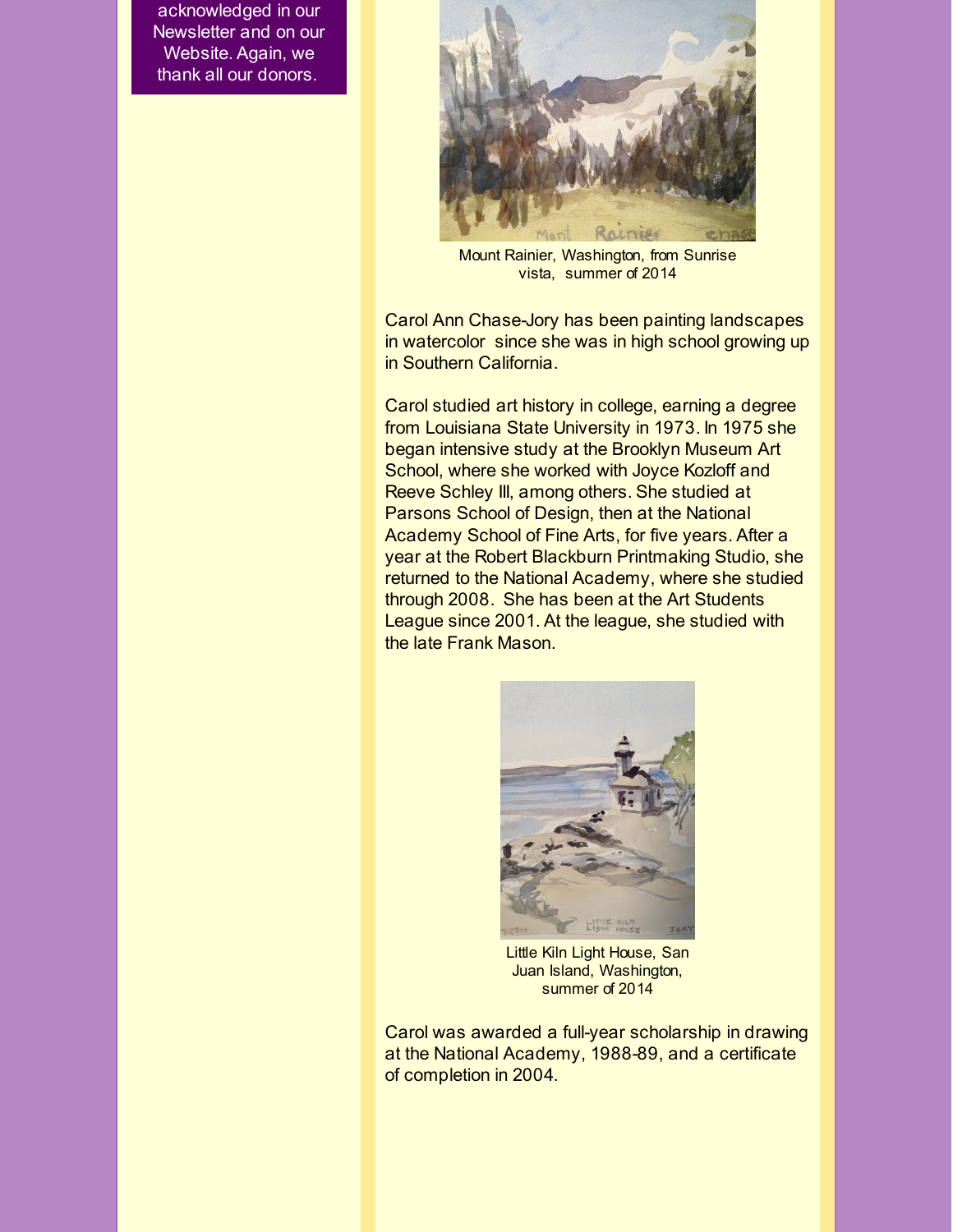

El Capitan, Yosemite National Park, summer of 2012

Carol has been a member of Audubon Artists since 2006, and has entered annual exhibitions since. She has been membership coordinator since she joined the organization. In addition to the Audubon exhibitions, Carol has shown her work at the National Academy, the Cork Gallery at Lincoln Center, the Tepper Gallery in New York City, and individually, at Sipp's Coffee House in Brooklyn.

Carol also has taught students in Brooklyn and Queens, and held a temporary license in fine art instruction with the New York City Department of Education.



Pink Magnolia Tree, Brooklyn Botanic Garden, summer of 2013.

Carol's husband, Tom, retired from The Associated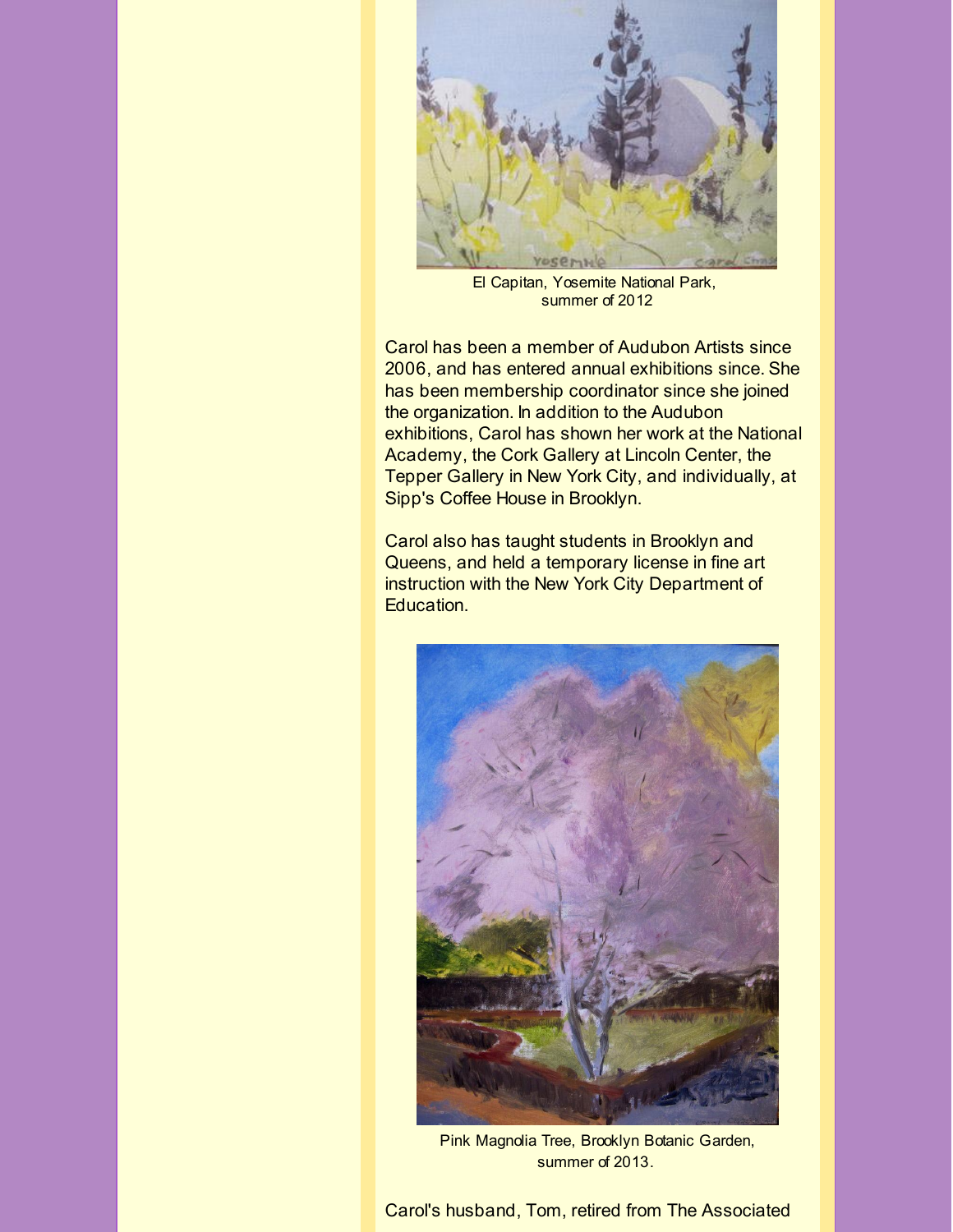Press and has worked on various projects as a volunteer with Audubon Artists. Their daughter, Samantha, and son-in-law Dave, teach in the New York City schools.

Carol's grandson, Matthew, is a freshman at Stuyvesant High School, and her granddaughter, Annika will start at the High School for Math, Science and Engineering on the CCNY campus in September.



Carol Ann Chase-Jory painting with her granddaughter, Annika Deutsch, on San Juan Island, Washington, in summer of 2014

#### **Member News**

**Carol Z. Brody** was awarded the Jack Richeson Award in the Western Colorado Watercolor Society's Rockies West National 24th Annual Exhibition, March-April, in Grand Junction, CO for her painting "Party Papers, Ribbons and Confetti V." Carol also won Third Place in the Palm Beach Watercolor Society's 34th Anniversary Juried Open Exhibition at the Coral Springs Museum in FL in March, for her painting *Party Papers, Ribbons and Confetti IV*

and recently won the Bronze Award in the Red River Watercolor Society's 23rd Annual National Juried Watermedia Exhibition (May 17-Sept. 4) in Fargo, ND, for her painting "Party Papers, Ribbons and Confetti VI.

The contemporary "Trompe l'oeil" art works by **Gary Erbe,** Honorary Elected Member of Audubon Artists are featured at the Heckscher Museum of Art in Huntington, Long Island from May 21 to Aug. 28th, 2016. The title of the exhibit is: *Master of Illusion-The Magical Art of Gary Erbe*. The lenders to the exhibit include the Brandywine River Museum of Art, Montclair Art Museum, Salmagundi Club, etc. and are included in a full color catalogue. According to art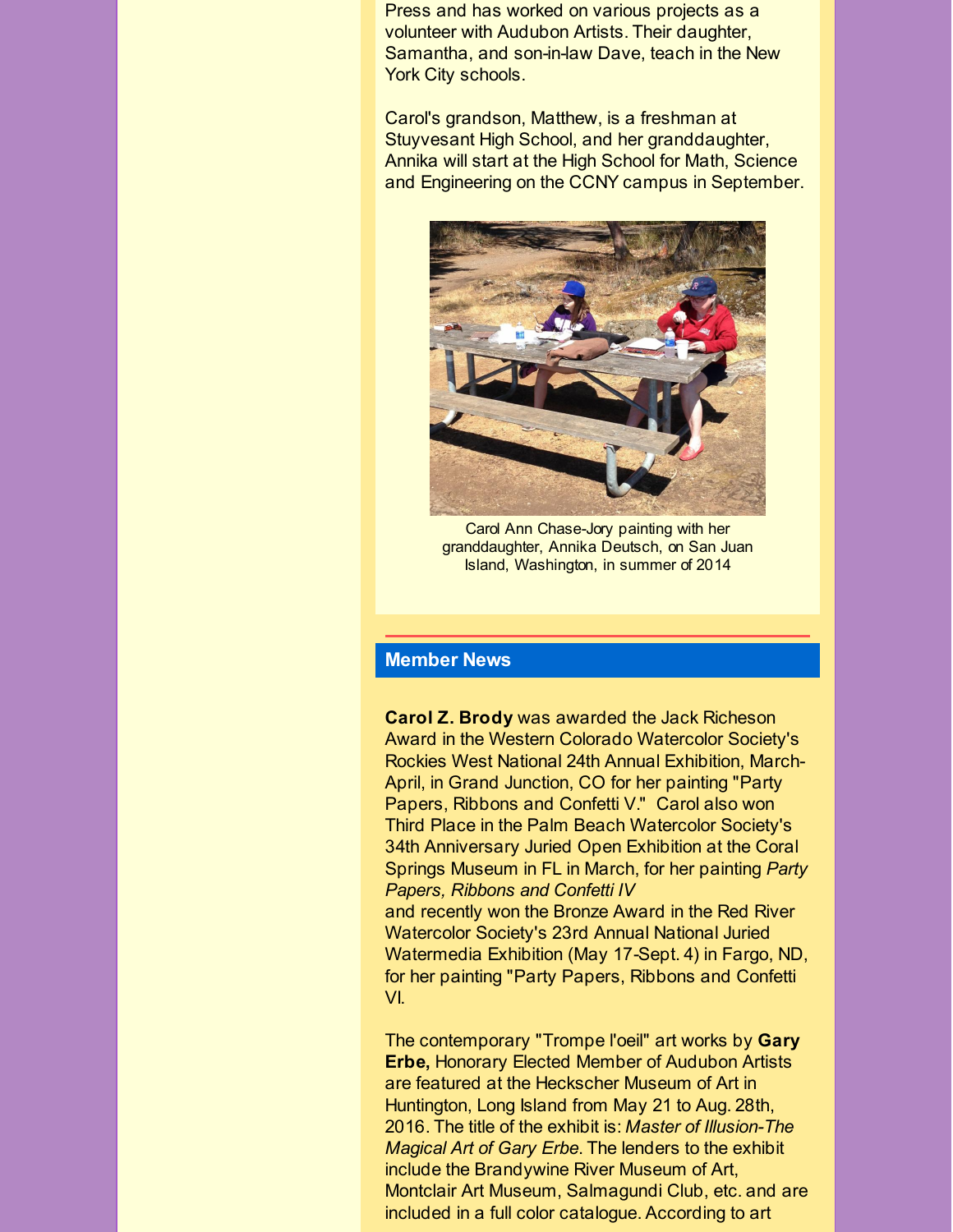historian Dr. Thomas Falk, "In the last decade, Gary Erbe has emerged as perhaps the most accomplished practitioner of the trompe-l'oeil style."

**Alexandra Martin** is proud to announce that her *Fragment III* was shown at the 83rd Annual Juried Exhibition of the Hudson Valley Art Association at the Salmagundi Club, NYC.

**Mike Mazer** has been elected to Fellow, Magna Cum Laude with the American Artists Professional League, NYC. Also, Mike's watercolor image of "New Bedford Whaleman's Statue" has been reproduced on the cover of *A Bold and Hardy Race of Men-The Lives and Literature of American Whalemen* by Jennifer Schell and published by University of Mass Press.



**Takayo Noda's** print *Migration in the White Night* will be included in the Biannual Contemporary Printmakers Exhibition at the The Old Print Shop Gallery, 150 Lexington Ave. NYC (between 29th St. & 30th St.) The exhibit runs from Wednesday, June 1 to Saturday, July 9, 2016. An Artists' Reception will be held on Thursday, June 9, from 5:30 - 7:30 pm. Gallery hours are Tuesdays through Thursdays 10:00 am - 5:00 pm; Fridays 10:00 am - 4:00 pm.



A recently released book, *NJ Artists Through Time* by Tova Navarra, includes mention of a number of members of Audubon Artists: Honorary Members **W. Carl Burger, Gary Erbe, Miklos Sebek, Rhoda**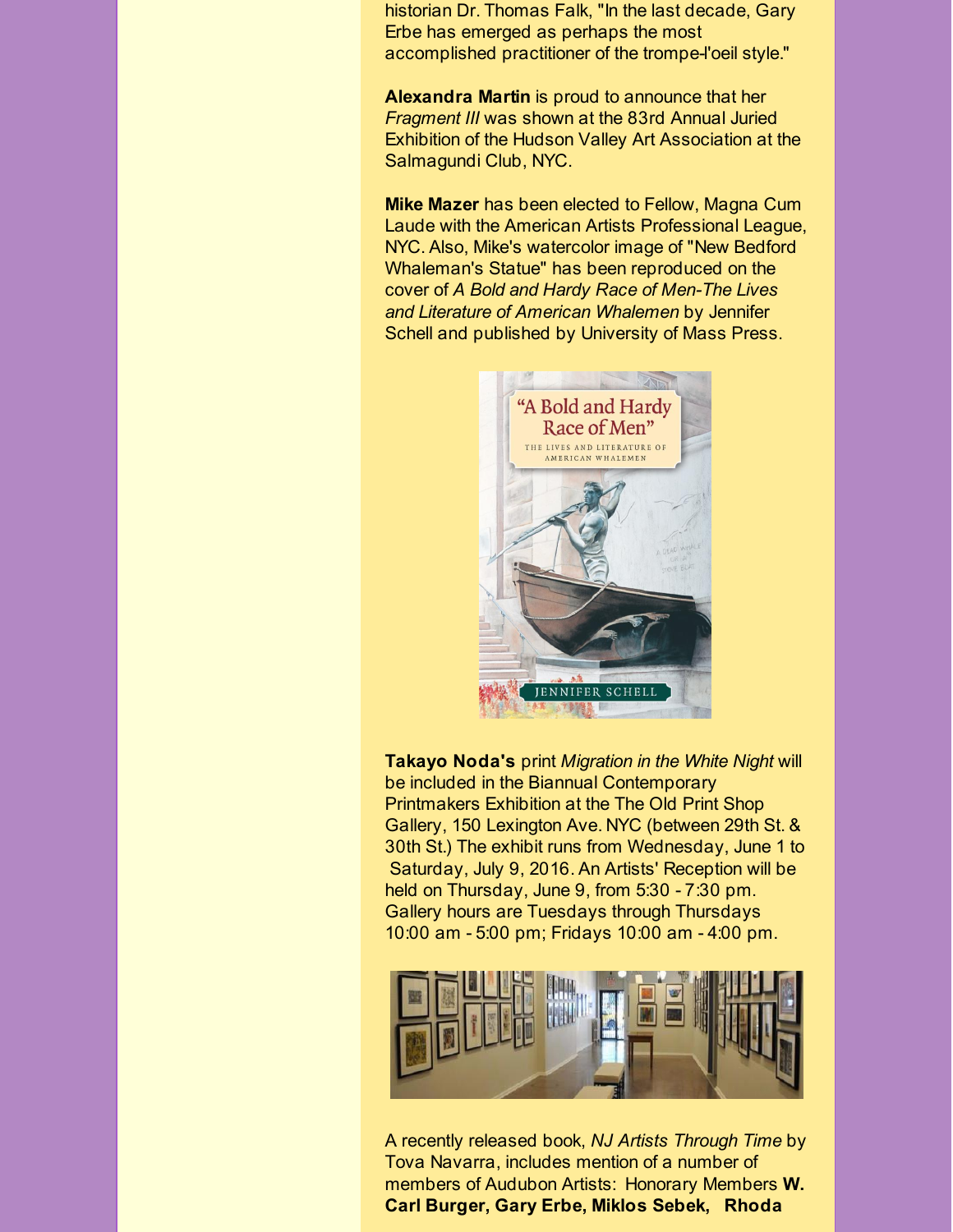**Yanow,** and Elected Members **Tony Migliaccio, Mike Quon,** and **Vincent Nardone**. This book is composed of biographies and images of selected notable New Jersey artists since the 19th Century (living and deceased).

**Christina Sanes**' Mixed Media work, *All Things French*, has received an award in the Manasquan River Group of Artists Annual Exhibit.

#### **SUBMIT MEMBER NEWS**

Member news entries highlighting a few of your recent accomplishments should be no more than three to four lines in length (or about 50 words). Please send your news to Pat at [audubonnewsletter15@gmail.com](mailto:audubonnewsletter15@gmail.com)

#### **AUDUBON ARTISTS New Elected Members 2016-2017**

#### **AQUAMEDIA**

Merrilee Sett

#### **COLLAGE AND MIXED MEDIA**

Ellen Price Luis A. Rojas

#### **OILS/ACRYLICS**

Sally Ruddy

#### **SCULPTURE**

Arnold Prywes

#### **AUDUBON ARTISTS New Associate Members 2016-2017**

#### **AQUAMEDIA**

Donna Greenthal

#### **OILS/ACRYLICS**

Suzanne Anan Rose Ann Bernatovich Shirlee Cunningham Joseph Losonczi

#### **PASTELS**